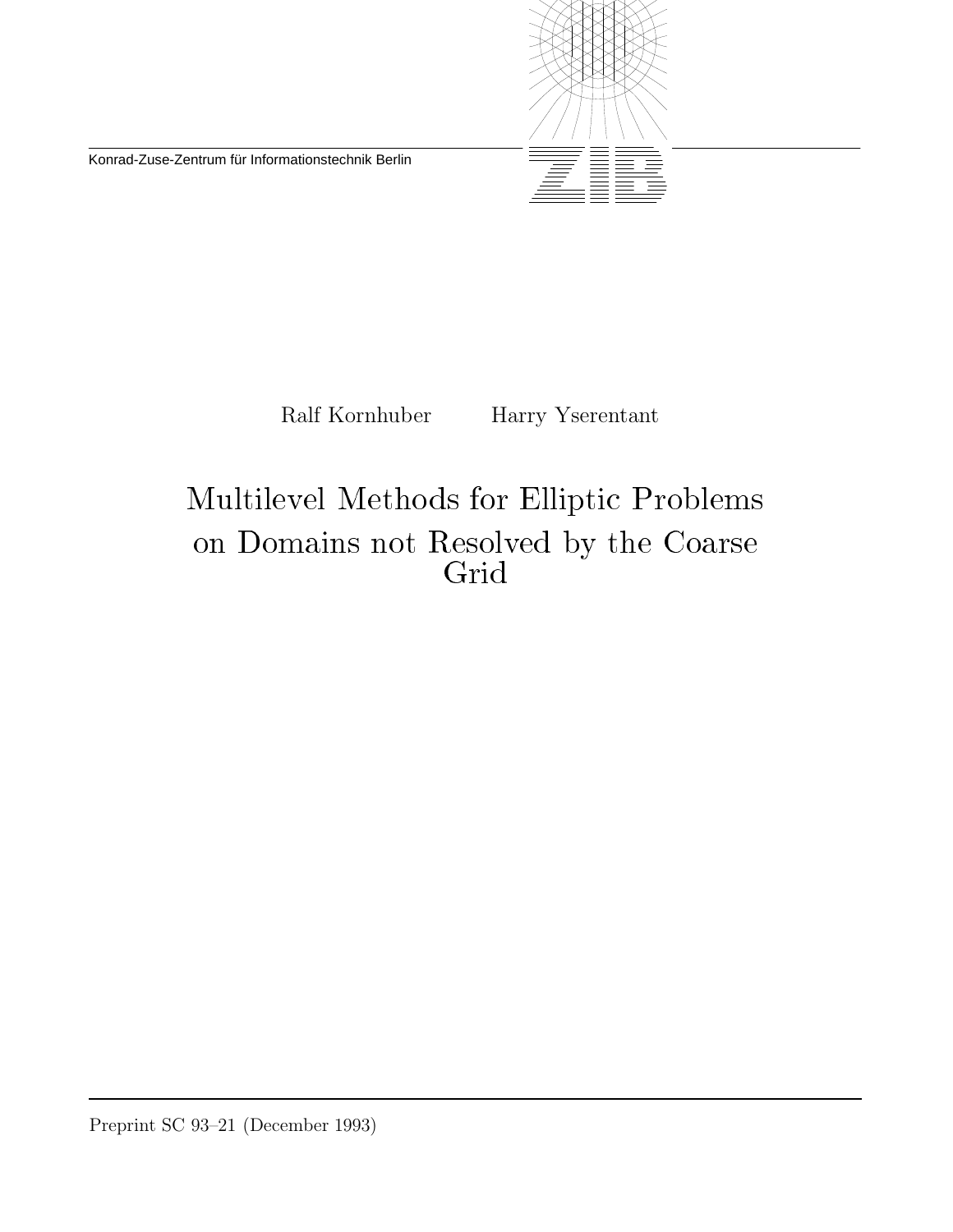## Multilevel Methods for Elliptic Problems on Domains not Resolved by the Coarse Grid

**Abstract.** Elliptic boundary value problems are frequently posed on complicated domains which cannot be covered by a simple coarse initial grid as it is needed for multigrid like iterative methods. In the present article, this problem is resolved for selfadjoint second order problems and Dirichlet boundary conditions. The idea is to construct appropriate subspace decompositions of the corresponding finite element spaces by way of an embedding of the domain under consideration into a simpler domain like a square or a cube. Then the general theory of subspace correction methods can be applied.

**Keywords:** multilevel methods, complicated domains, subspace correction methods, subspace decompositions

**MS (MOS) subject classification:** 65N55, 65F10, 65N30

<sup>\*)</sup> Harry Yserentant, Mathematisches Institut, Universität Tübingen, 72076 Tübingen, Germany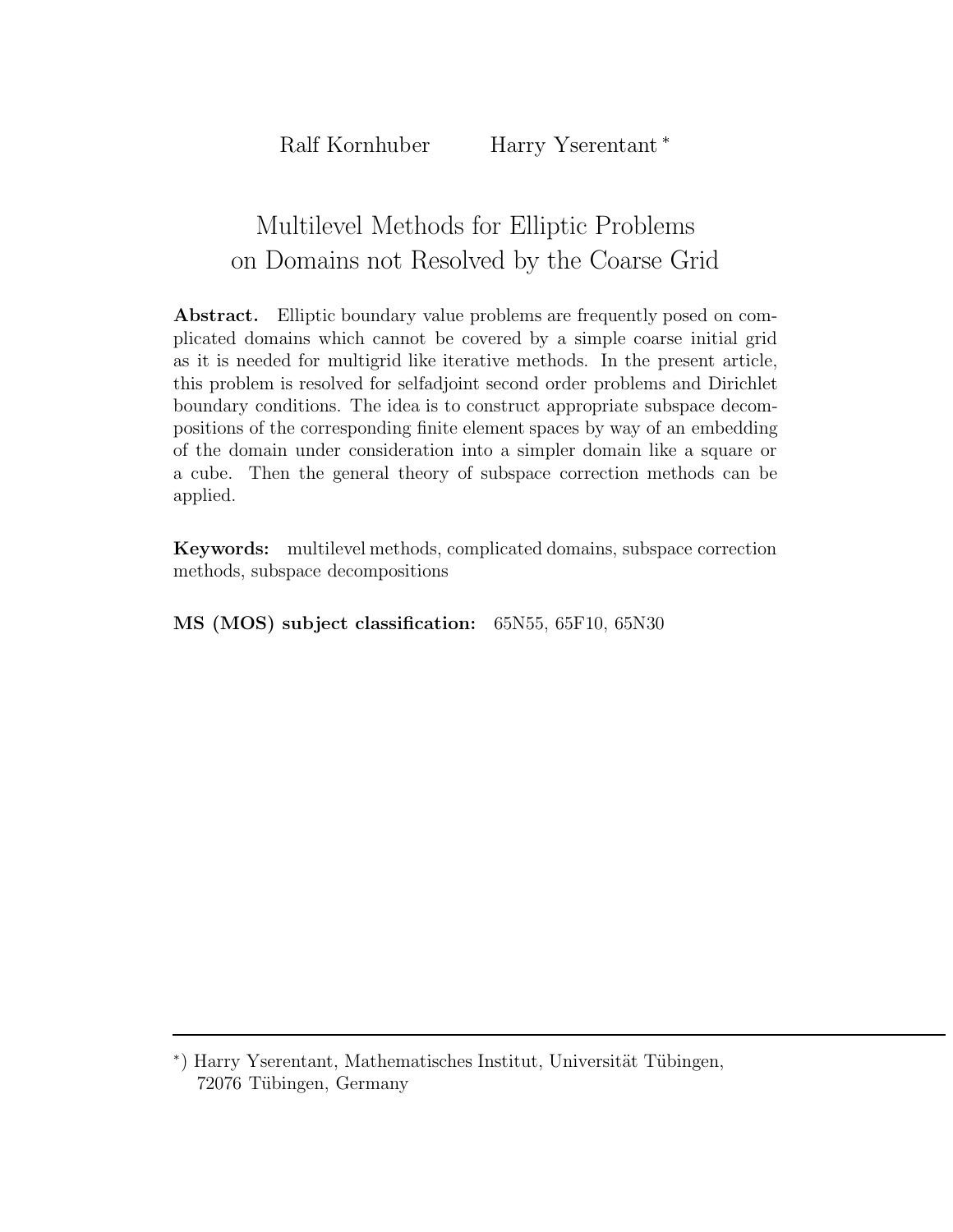## Contents

|   | 1 Introduction                                                          |             |
|---|-------------------------------------------------------------------------|-------------|
|   | 2 The Discrete Elliptic Problem                                         | $2^{\circ}$ |
| 3 | <b>Subspace Correction Methods</b>                                      | 3           |
|   | 4 Subspace Decompositions                                               | $5^{\circ}$ |
|   | 5 A Subspace Decomposition by Interpolation Operators                   | 7           |
| 6 | The Decomposition of the Solution Space by $L_2$ -like Projec-<br>tions | 10          |
|   | 7 Numerical Experiences and Final Remarks                               | 13          |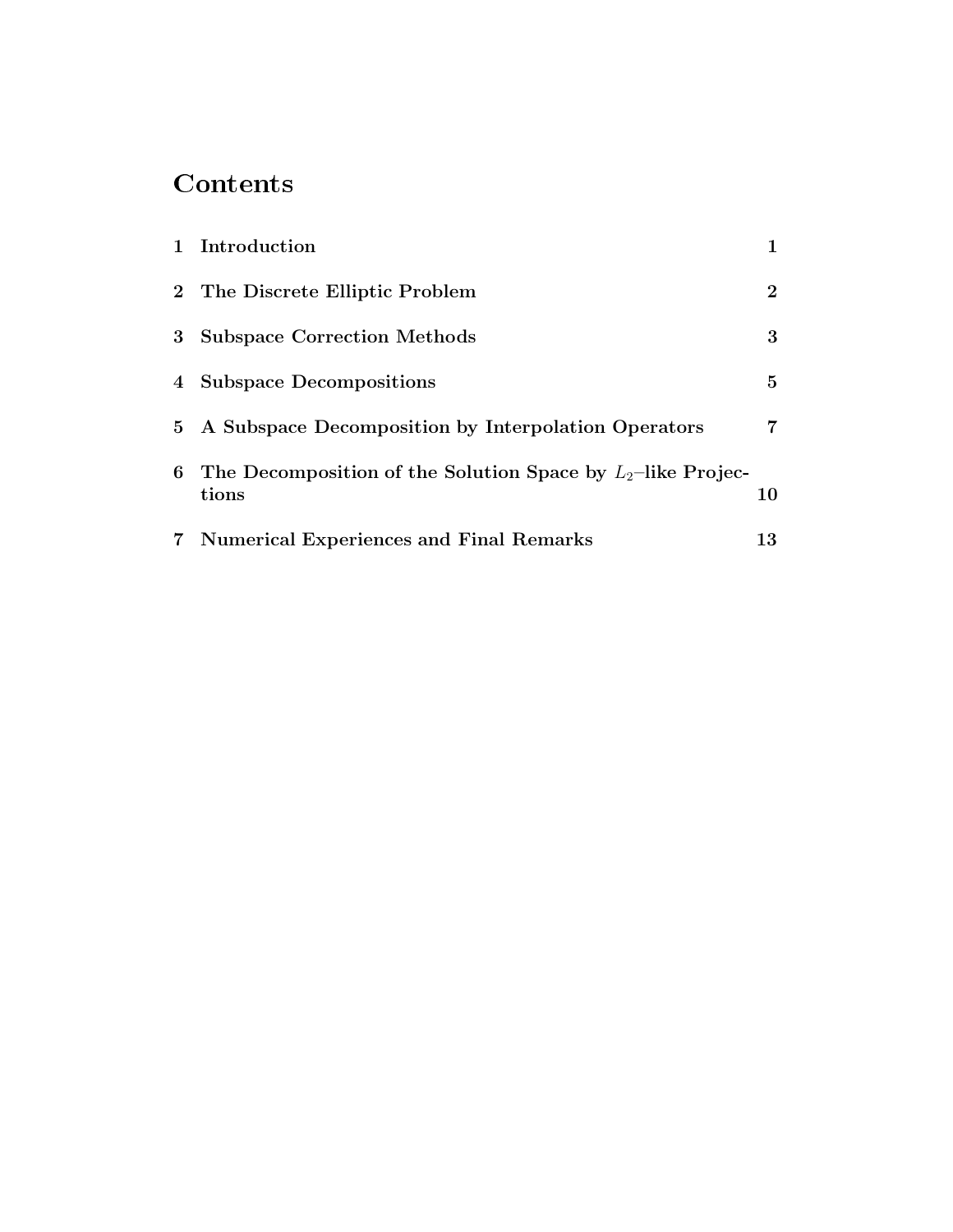## Introduction

By definition, a multilevel method for finite element equations is based on a sequence of refined triangulations. One starts with a coarse initial mesh crudely reflecting the properties of the boundary value problem under consideration. For the usual mathematical test problems like the Laplace equation on the unit square or on an L–shaped domain, this initial triangulation consists of only very few elements. Real–life problems, on the other hand, are often posed on very complicated regions, which can only be described by hundreds or thousands of finite elements.

A possibility to construct fast solvers for the resulting linear systems is to disregard any refinement history of the underlying grids and to decompose these grids a posteriori. This leads to some kind of algebraic multigrid methods. A recent approach is described in the paper of Bank and Xu in these proceedings.

In the present article, we follow the opposite direction of approximating complicated geometries in course of the refinement process. We restrict our attention to second order selfadjoint elliptic boundary value problems and Dirichlet boundary conditions. For this special class of problem we are able to construct nearly optimal iterative methods, which do not depend on the regularity of the boundary. For plane domains, even unphysical boundary conditions at a single point (which have no continuous counterpart) are allowed.

The idea is to construct appropriate subspace decompositions of the corresponding finite element spaces by way of an embedding of the domain under consideration into a simpler domain. Then the general theory of additive and multiplicative subspace correction methods can directly be applied. For a survey of this machinery, see the review articles of Xu [10] and of Yserentant [14], for example.

Our construction has originally been motivated by the numerical solution of obstacle problems; see  $[6]$ ,  $[5]$ ,  $[7]$ . In this application, the domain, on which linear elliptic problems have to be solved, is the subdomain where the current approximate solution does not touch the obstacle. This subdomain is unknown in advance of the computation and for this reason usually has no exact representation on coarser grids.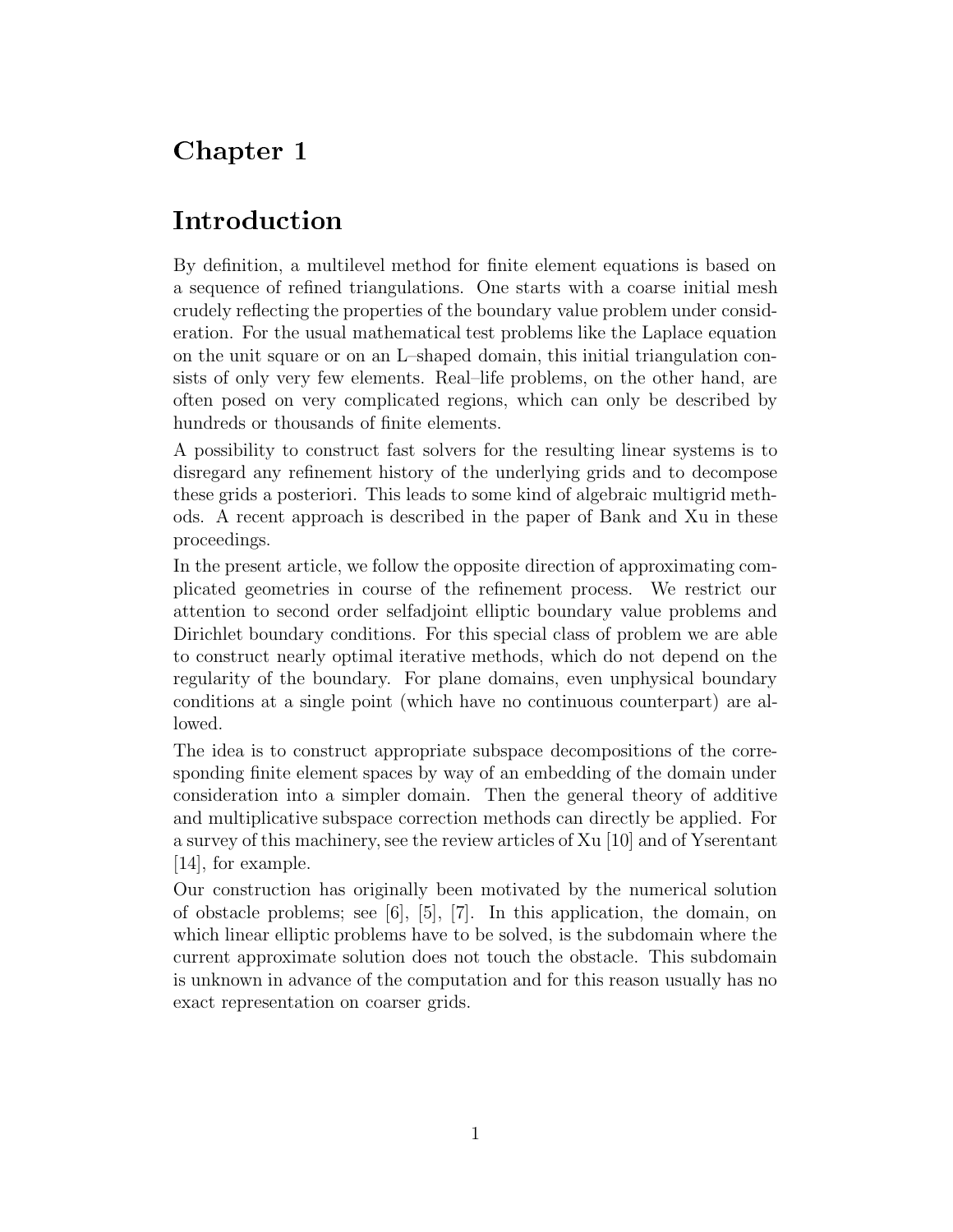#### The Discrete Elliptic Problem

Let  $\Omega \subseteq \mathbb{R}^2$  be a simple polygonal domain, e.g., a square. Let  $\mathcal{T}_0$  be a coarse initial triangulation of  $\Omega$ , which is refined several times, giving a sequence of triangulations  $\mathcal{T}_0, \mathcal{T}_1, \ldots, \mathcal{T}_i$ . Despite the fact that all techniques and estimates in this paper can easily be generalized to the case of nonuniformly refined grids, we assume for ease of presentation that the triangles are uniformly refined. The triangles in  $\mathcal{T}_{k+1}$  are generated from the triangles in  $\mathcal{T}_k$  by subdividing these triangles in the usual fashion into four congruent subtriangles.

With the triangulations  $\mathcal{T}_k$  we associate finite element spaces  $\mathcal{S}_k$ , consisting of the continuous functions, which are linear on the triangles in  $\mathcal{T}_k$ . The functions  $u \in \mathcal{S}_k$  are given by their values at the nodes  $x_i^{(k)}$ , which are the vertices of the triangles in  $\mathcal{T}_k$ . With every node  $x_i^{(k)}$  we associate a basis function  $\psi_i^{(k)}$  of  $\mathcal{S}_k$ , taking the value 1 at this node and the value 0 at all other nodes.

Let  $\Omega'$  be an arbitrarily complicated, nasty subdomain of  $\Omega$ , possibly without any regularity property. Consider the nested subspaces

$$
S'_{k} = \text{span}\{\psi_i^{(k)} | \psi_i^{(k)}(x) = 0 \text{ for } x \notin \Omega'\}
$$
 (2.1)

of the spaces  $S_k$  and in particular the space  $S' = S'_j$ . The supports of the functions in the subspaces  $\mathcal{S}'_k$  exhaust  $\Omega'$  from interior. Our aim is to construct and to analyze fast iterative solution procedures for the discrete boundary value problem to find the function  $u \in \mathcal{S}'$  satisfying

$$
a(u, v) = f^*(v), \quad v \in \mathcal{S}'.\tag{2.2}
$$

Here  $f^*$  is a given linear functional on  $\mathcal{S}'$ .  $a(u, v)$  denotes a symmetric coercive bilinear form on  $\mathcal{S}'$  with the property that

$$
\delta |u|_1^2 \le a(u, u) \le M |u|_1^2 \tag{2.3}
$$

holds for all  $u \in \mathcal{S}'$ .  $\delta$  and M are positive constants and  $|u|_1 = |u|_{1;\Omega'}$  denotes the usual seminorm on  $H^1(\Omega)$  given by

$$
|u|_1^2 = \sum_{i=1}^2 \int_{\Omega'} |D_i u(x)|^2 dx.
$$
 (2.4)

We assume that  $|\cdot|_1$  is a norm on  $\mathcal{S}'$ .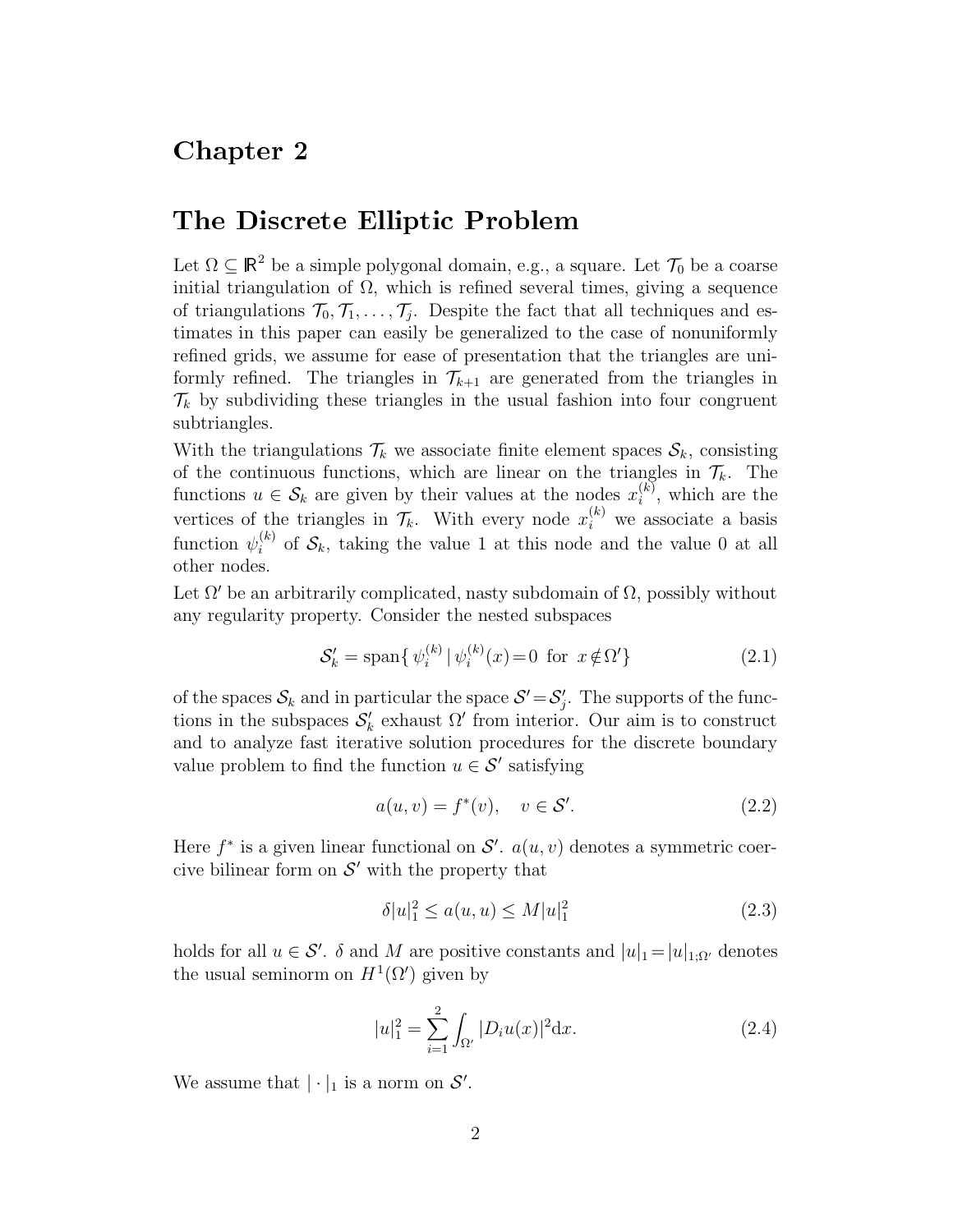#### Subspace Correction Methods

Let  $\langle u, v \rangle$  be an arbitrary inner product on S'. Define the operator  $A : S' \to$  $\mathcal{S}'$  by the relation

$$
\langle Au, v \rangle = a(u, v), \quad v \in \mathcal{S}', \tag{3.1}
$$

and determine the right hand side  $f \in \mathcal{S}'$  by

$$
\langle f, v \rangle = f^*(v), \quad v \in \mathcal{S}'. \tag{3.2}
$$

Then the discrete boundary value problem (2.2) is equivalent to the operator equation

$$
Au = f.\tag{3.3}
$$

To solve (3.3) iteratively, one specifies subspaces

$$
\mathcal{W}_k \subseteq \mathcal{S}'_k, \quad k = 0, 1, \dots, j \,, \tag{3.4}
$$

where the case  $\mathcal{W}_k = \mathcal{S}'_k$  is explicitly included. Introducing the *a*-orthogonal projections  $P_k : \mathcal{S}' \to \mathcal{W}_k$  by

$$
a(P_k u, w_k) = a(u, w_k), \quad w_k \in \mathcal{W}_k,
$$
\n
$$
(3.5)
$$

the basic building blocks of the iterative methods considered here, are the *subspace corrections*

$$
\tilde{u} \leftarrow \tilde{u} + P_k(u - \tilde{u}) \tag{3.6}
$$

with respect to the spaces  $W_k$ . After the subspace correction (3.6), the error  $u - \tilde{u}$  between the exact solution u and the new approximation  $\tilde{u}$  is a– orthogonal to the space  $\mathcal{W}_k$ . Utilizing the projections  $Q_k : \mathcal{S}' \to \mathcal{W}_k$ , given by

$$
\langle Q_k u, w_k \rangle = \langle u, w_k \rangle, \quad w_k \in \mathcal{W}_k,
$$
\n(3.7)

and the operators  $A_k: \mathcal{W}_k \to \mathcal{W}_k$ , defined analogously to  $A: \mathcal{S}' \to \mathcal{S}'$ , the correction step (3.6) can be written as

$$
\tilde{u} \leftarrow \tilde{u} + A_k^{-1} Q_k (f - A\tilde{u}). \tag{3.8}
$$

For large subspaces  $\mathcal{W}_k$ , as considered here, the correction steps (3.8) are too expensive. Therefore, one replaces these correction steps by the approximate correction steps

$$
\tilde{u} \leftarrow \tilde{u} + B_k^{-1} Q_k (f - A\tilde{u}) \tag{3.9}
$$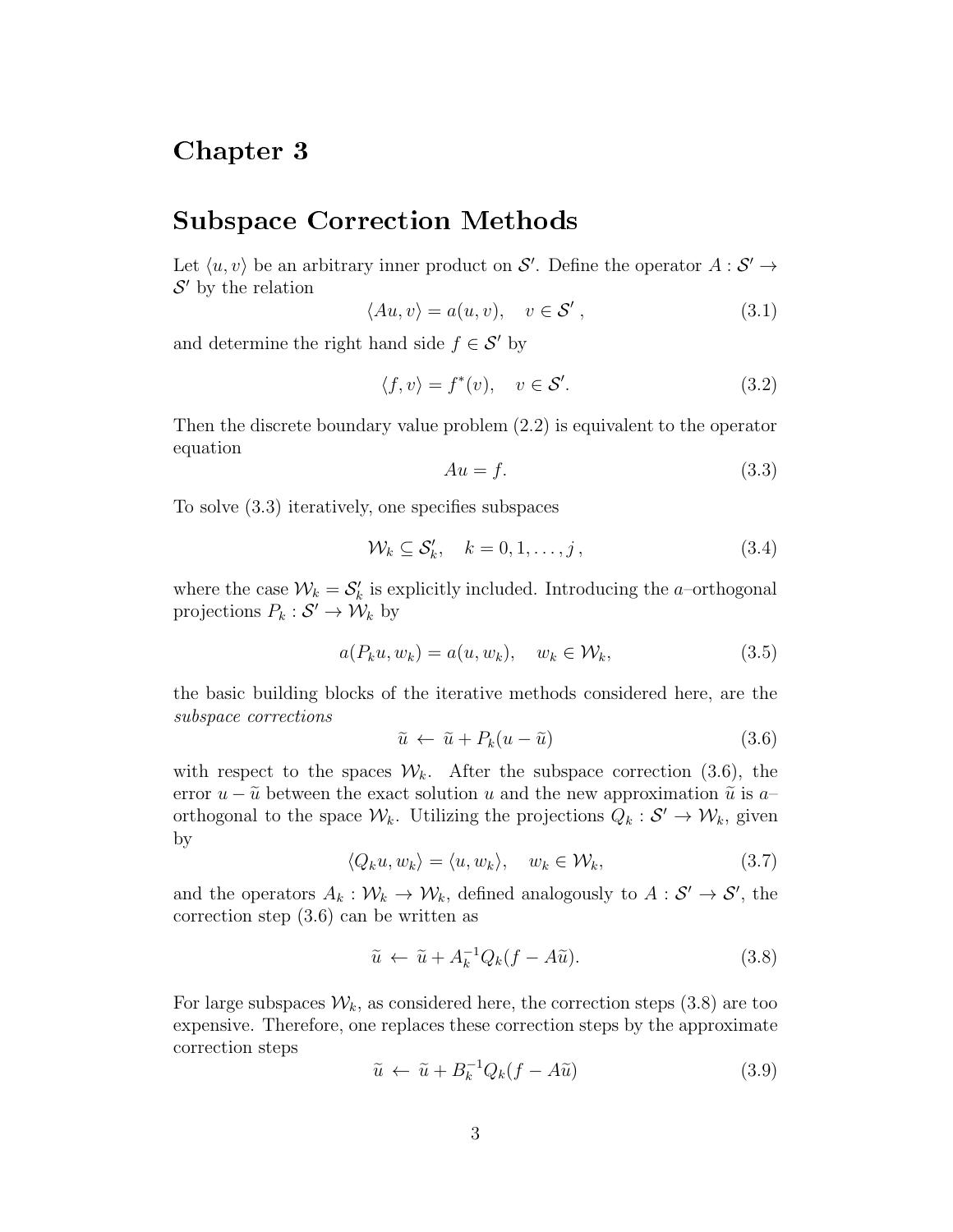with symmetric and positive definite operators  $B_k : \mathcal{W}_k \to \mathcal{W}_k$ . These operators should have the property that the correction term

$$
d_k = B_k^{-1} Q_k (f - A\tilde{u}) \tag{3.10}
$$

can easily be computed as the solution of the linear system

$$
\langle B_k d_k, w_k \rangle = \langle f - A\tilde{u}, w_k \rangle, \quad w_k \in \mathcal{W}_k. \tag{3.11}
$$

It should be noted that the evaluation of

$$
\langle f - A\tilde{u}, w_k \rangle = f^*(w_k) - a(\tilde{u}, w_k)
$$
\n(3.12)

neither requires an explicit knowledge of the abstract operator A nor of the right hand side f.

If the single subspace correction steps (3.9) are repeated in a cyclic order, one gets a *multiplicative subspace correction method*. These methods generalize the classical Gauss–Seidel iteration, where the subspaces are one–dimensional and are spanned by basis functions. The corresponding *additive subspace correction method*

$$
\tilde{u} \leftarrow \tilde{u} + \sum_{k=0}^{j} B_k^{-1} Q_k (f - A\tilde{u}) \tag{3.13}
$$

is a Jacobi–type iteration. It is usually applied in form of a preconditioner for the conjugate gradient method.

A classical multigrid method for the solution of (2.2) and (3.3), respectively, would correspond to the choice  $W_k = S'_k$  and to a simple symmetric Gauss-Seidel or Jacobi–iteration  $B_k^{-1}$ .

The general framework outlined here arose from the abstract formulation of domain decomposition methods. A breakthrough in the analysis of these methods were the papers [2] and [3] of Bramble, Pasciak, Wang and Xu, in which the first satisfying convergence proof for the multiplicative case has been given. For detailed references and a thorough discussion, we refer to [10], [14], or to Oswald's paper in these proceedings.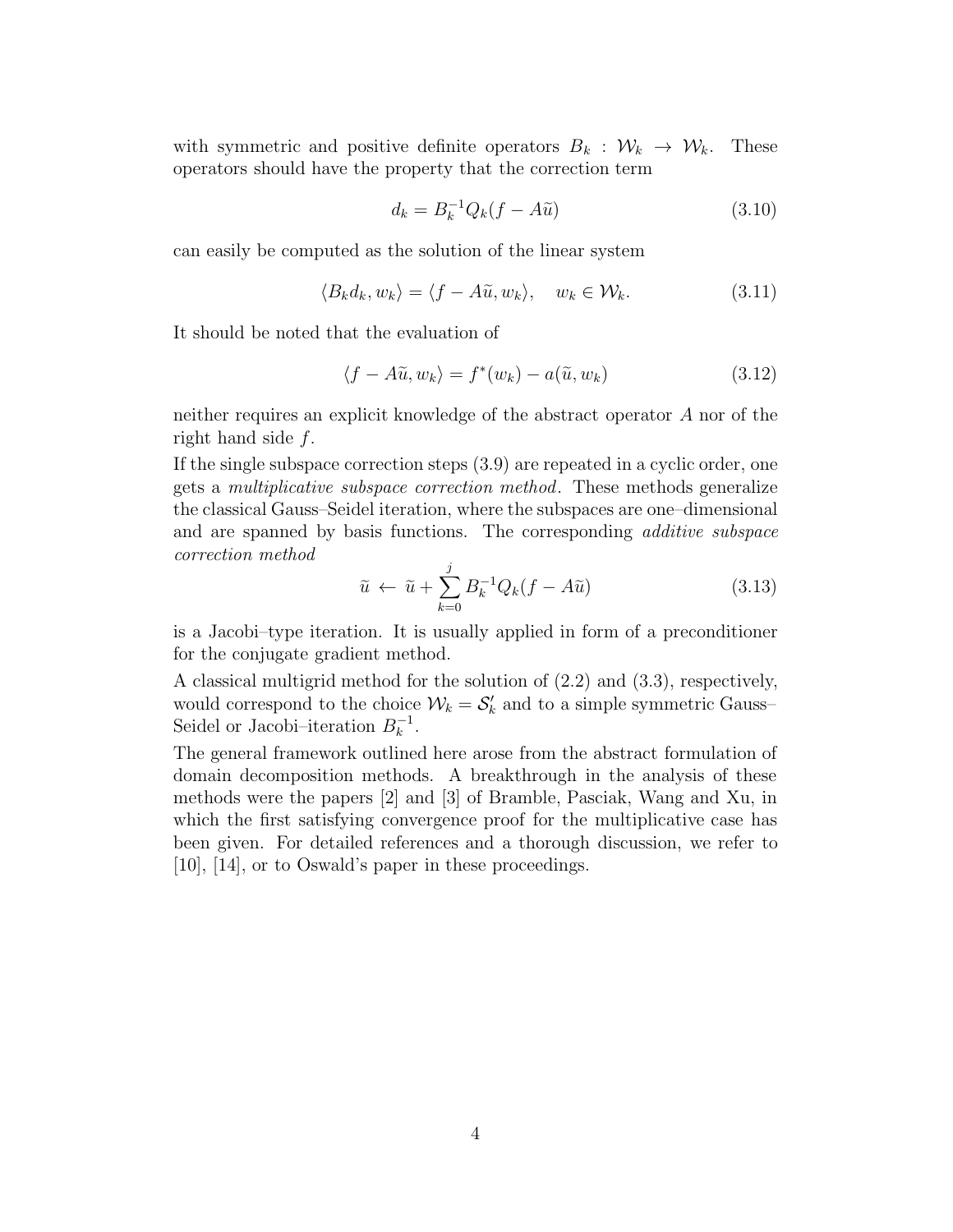#### Subspace Decompositions

The basic step in the convergence analysis of the subspace correction methods is to find a subspace decomposition

$$
S' = \mathcal{V}_0 \oplus \mathcal{V}_1 \oplus \ldots \oplus \mathcal{V}_j \tag{4.1}
$$

of the space  $S' = S'_j$  into subspaces

$$
\mathcal{V}_k \subseteq \mathcal{W}_k, \quad k = 0, 1, \dots, j \,, \tag{4.2}
$$

such that

$$
\sum_{k=0}^{j} \langle B_k v_k, v_k \rangle \le K_1 \| \sum_{k=0}^{j} v_k \|^2
$$
\n(4.3)

holds for all  $v_k \in V_k$ . The norm on the right hand side of this equation is the energy norm

$$
||u|| = a(u, u)^{1/2}
$$
\n(4.4)

associated with the boundary value problem under consideration. The constant  $K_1$  (possibly still depending on the number j of refinement levels) describes the *stability of the decomposition* (4.1).

If the  $B_k$  are taken as usual (Jacobi method, symmetrized Gauss–Seidel iterations, etc.) and if the level 0 correction is exactly computed, the estimate (4.3) is equivalent to the estimate

$$
|v_0|_1^2 + \sum_{k=1}^j 4^k \|v_k\|_0^2 \le \widetilde{K}_1 \left| \sum_{k=0}^j v_k \right|_1^2 \tag{4.5}
$$

for the functions  $v_k \in V_k$ , or follows at least from this estimate. The (semi-) norm on the right–hand side of  $(4.5)$  is given by  $(2.4)$ , and the inner product

$$
(u,v) = \sum_{T \in \mathcal{T}_0} \frac{1}{\text{area}(T)} \int_T uv \, dx \tag{4.6}
$$

induces the norm  $||v||_0 = (v, v)^{1/2}$ . The task of the weights  $1/\text{area}(T)$  is to make the estimates independent of the size of the triangles in the initial triangulation. In the three–dimensional case, these factors have to be replaced by other factors behaving like  $1/\text{diam}(T)^2$ . The factors  $4^k = (2^k)^2$  arise from the fact that the diameters of the triangles shrink by the factor 2 from one refinement level to the next. For a detailed exposition of the relation between (4.3) and (4.5), see [14].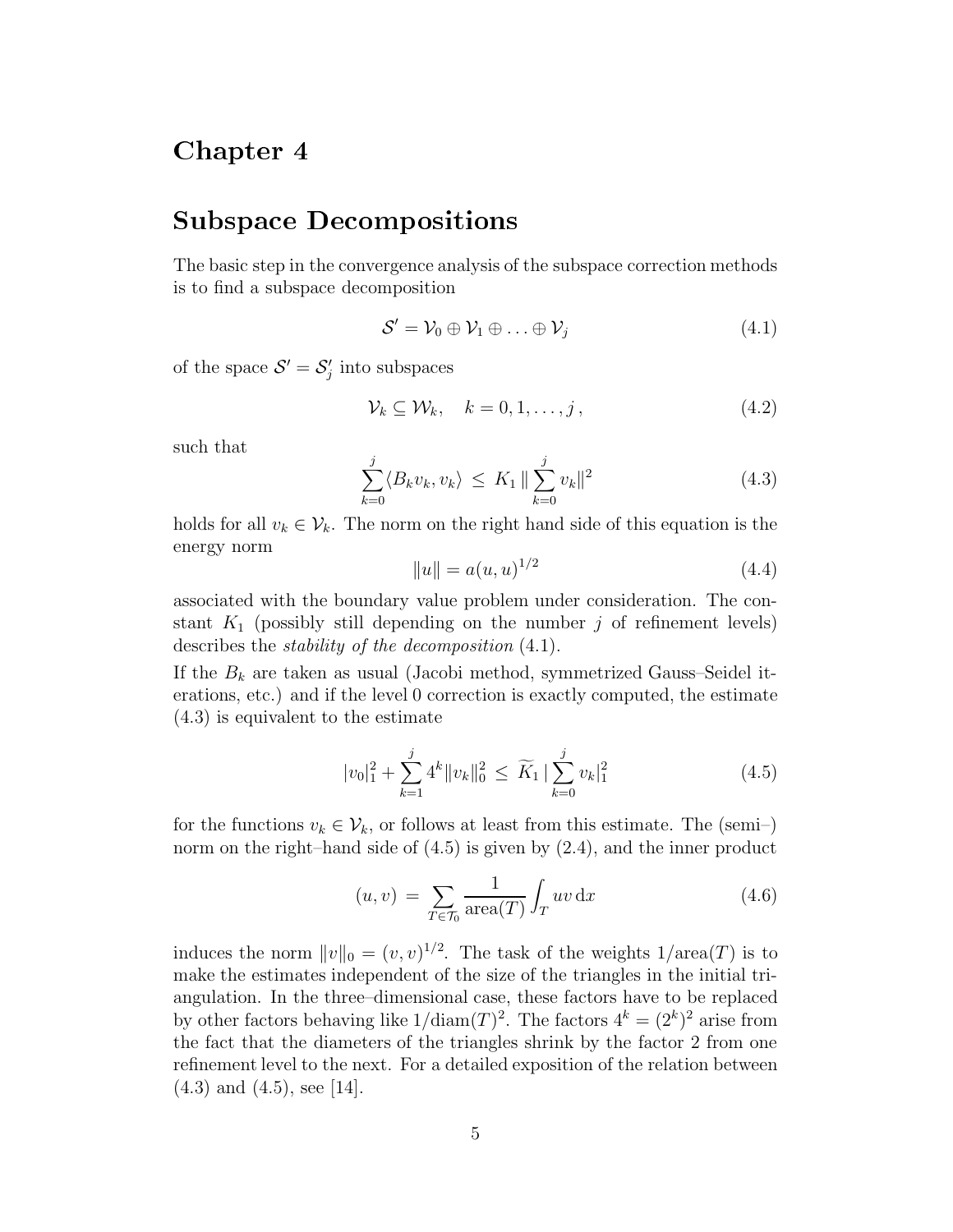For the analysis of the additive version one needs the second essential condition that

$$
\|\sum_{k=0}^{j} w_k\|^2 \le K_2 \sum_{k=0}^{j} \langle B_k w_k, w_k \rangle \tag{4.7}
$$

holds for all  $w_k \in \mathcal{W}_k$ , or equivalently, as above, the estimate

$$
\Big|\sum_{k=0}^{j} w_k\Big|_{1}^{2} \le \widetilde{K}_2 \Big\{ |w_0|_{1}^{2} + \sum_{k=1}^{j} 4^k \|w_k\|_{0}^{2} \Big\}.
$$
 (4.8)

As (4.8) is known to hold for all functions  $w_k \in S_k$  (the spaces associated with the basic domain  $\Omega$ ) with a constant  $\widetilde{K}_2$  not depending on j, nothing has to be shown here. For a proof of (4.8), see [1] or [14]. Similarly, the Cauchy– Schwarz inequality, needed for the analysis of the multiplicative procedure (see [10] or [14], for example), is a direct consequence of the corresponding property for the full spaces  $S_k$ .

The speed of convergence of the optimally scaled additive method (3.13), or of its conjugate gradient–accelerated version, can be estimated in terms of the constants  $K_1$  and  $K_2$  in (4.3) and (4.7). Similar results hold for the multiplicative version. For a detailed exposition, we refer again to the survey articles [10] and [14].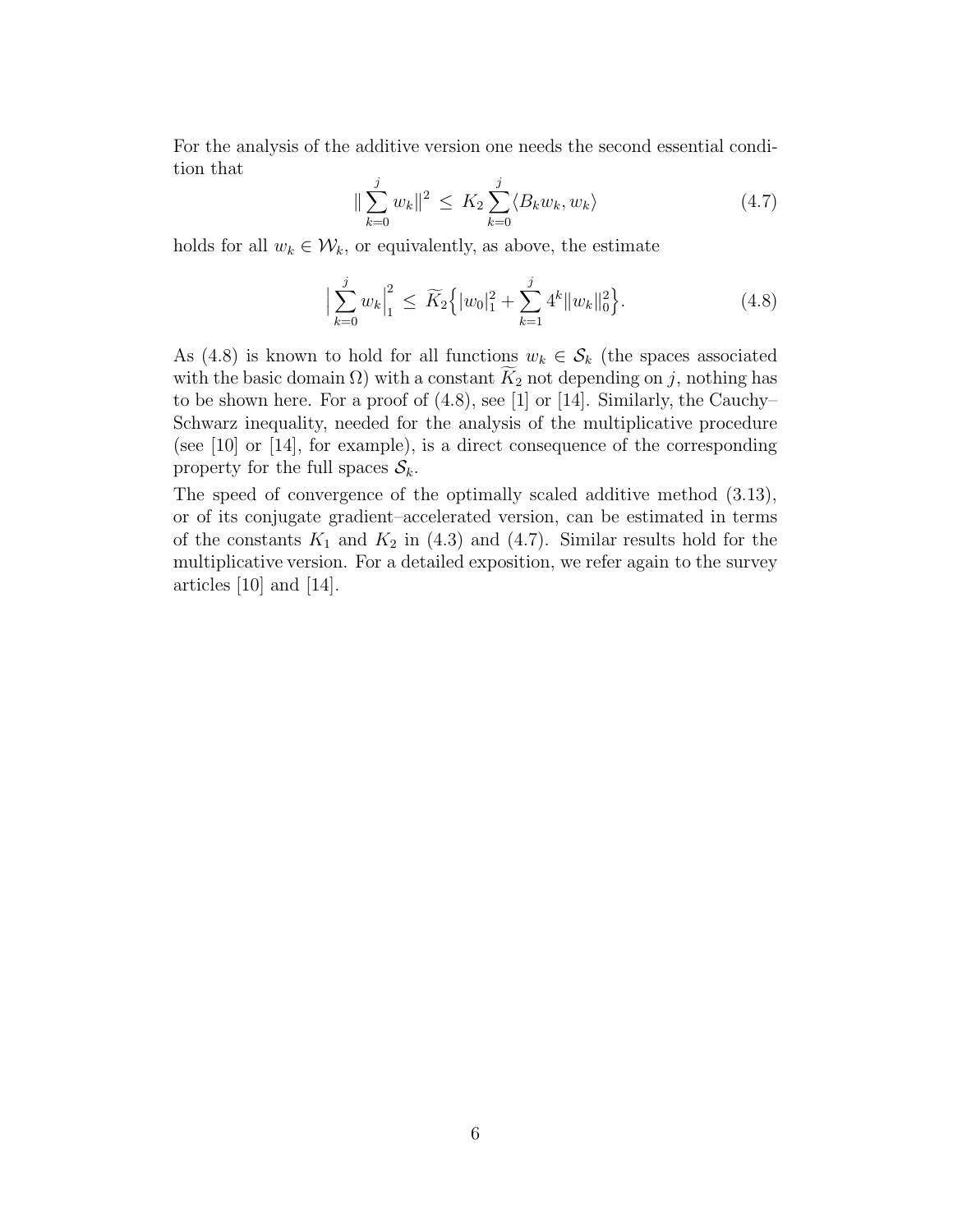## A Subspace Decomposition by Interpolation Operators

The remaining task is to construct a decomposition  $(4.1)$  of the discrete solution space  $\mathcal{S}'$  with the property (4.5). In this section, we consider decompositions generated by interpolation–like operators  $I'_k : \mathcal{S}' \to \mathcal{S}'_k$  given by

$$
(I'_{k}u)(x_i^{(k)}) = \begin{cases} u(x_i^{(k)}) & \psi_i^{(k)} \in \mathcal{S}'_k \\ 0 & \text{otherwise} \end{cases}
$$
 (5.1)

Recall that such splittings are related to the hierarchical basis method [11], [13]. Because of the decomposition

$$
u = I'_0 u + \sum_{k=1}^{j} (I'_k u - I'_{k-1} u)
$$
\n(5.2)

of the functions  $u \in S'$ , the space S' is the direct sum of  $S'_0$  and of the subspaces

$$
\mathcal{V}_k = \{ I'_k u - I'_{k-1} u \, | \, u \in \mathcal{S}' \} \tag{5.3}
$$

of the spaces  $\mathcal{S}'_k$ .

The analytic foundation for the proof of the stability of this decomposition is the following

**Lemma 5.1** *There exists a constant* c *depending only on the shape regularity of the triangles*  $T \in \mathcal{T}_k$  *such that* 

$$
|u(x) - u(y)| \le c\sqrt{j - k + 1} \, |u|_{1,T} \tag{5.4}
$$

*holds for all functions*  $u \in S_j$  *and all points*  $x, y \in T$ *.* 

This estimate can be proved along the lines given in [11]. The fact, that we are dealing with two space dimensions, enters the proof of this lemma. For three space dimensions, the estimate (5.4) is wrong.

With Lemma 5.1, we can estimate the norm of the modified interpolation operators (5.1). This is, in a certain sense, the key result of this section.

**Lemma 5.2** *There exists a constant* c *depending only on the shape regularity of the triangles in*  $\mathcal{T}_0$  *such that* 

$$
|I'_k u|_1 \le c\sqrt{j-k+1} \, |u|_1 \tag{5.5}
$$

*holds for all functions* u *in the subspace*  $S' = S'_j$  *of*  $S_j$ *.*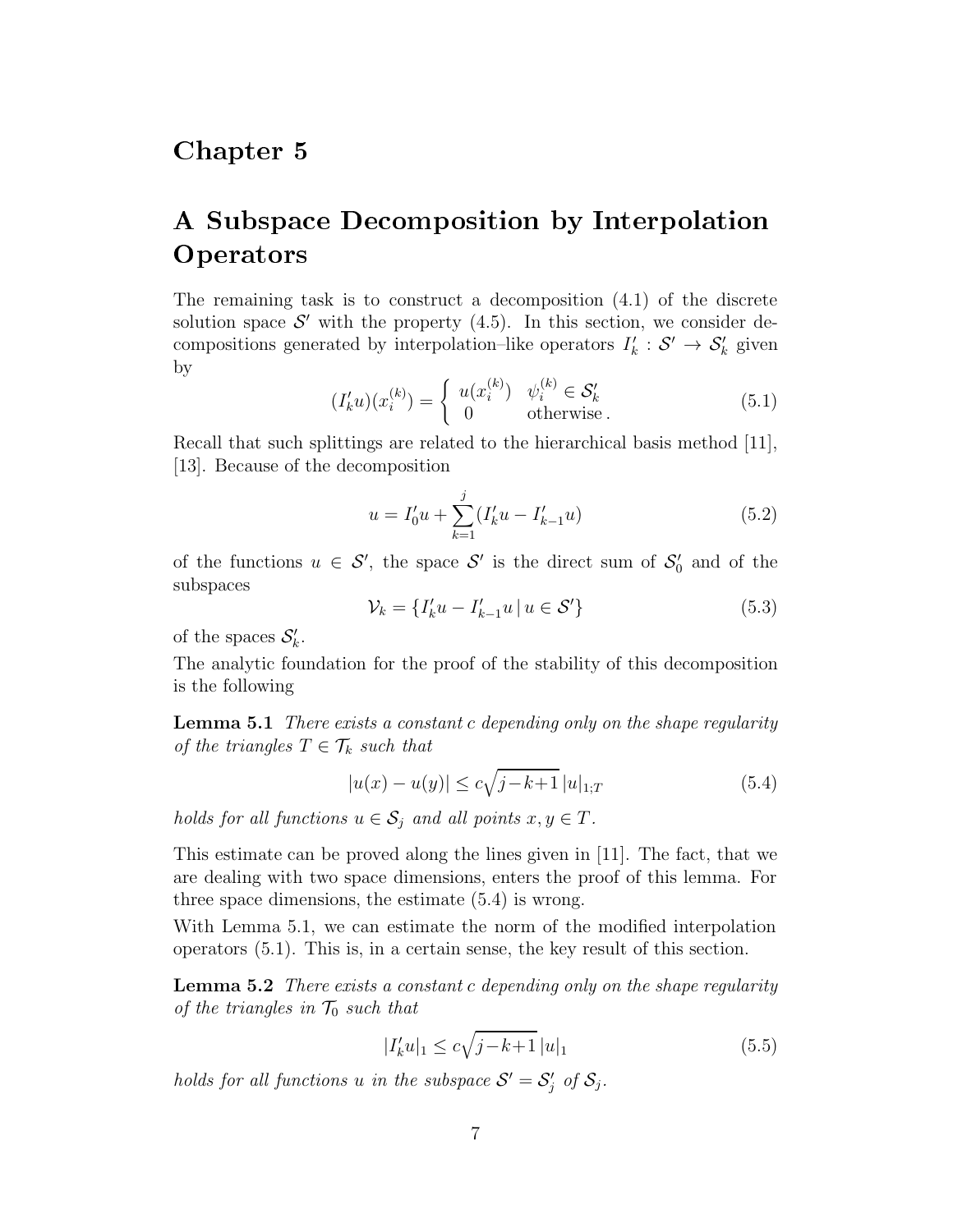**Proof.** We estimate  $|I'_k u|^2_{1:T}$  for the triangles  $T \in \mathcal{T}_k$ . Two cases have to be distinguished. The first case is that T is an "interior" triangle of  $\Omega'$ , i.e., that the basis functions  $\psi_i^{(k)}$  associated with all three vertices of T belong to  $\mathcal{S}'_k$ . In this case, the restriction of  $I'_k u$  to T is simply the linear interpolant of  $u$  at the vertices of  $T$ . Therefore, the estimate

$$
|I'_{k}u|_{1,T} \le c_1 \sqrt{j-k+1} |u|_{1,T}
$$
\n(5.6)

follows from Lemma 5.1 by a simple scaling argument.

If there is a basis function  $\psi_i^{(k)}$  associated with a vertex  $x_i^{(k)}$  of T, which does not belong to  $S'_{k}$ , the situation is slightly more complicated. In this case, there exists at least one point  $\bar{x} \notin \Omega'$  in  $T_1 = T$  or in another triangle  $T_1 \in \mathcal{T}_k$  with vertex  $x_i^{(k)}$ . The functions in  $\mathcal{S}'$  vanish at  $\bar{x}$ . Therefore, for every  $x \in T$ , one gets

$$
|u(x)| \le |u(x) - u(x_i^{(k)})| + |u(x_i^{(k)}) - u(\bar{x})|
$$
  
\n
$$
\le c\sqrt{j-k+1} \{ |u|_{1,T} + |u|_{1,T_1} \}.
$$

As above, this yields the estimate

$$
|I'_{k}u|_{1:T} \le c_2 \sqrt{j-k+1} |u|_{1:T \cup T_1}.
$$
\n(5.7)

As each triangle in  $\mathcal{T}_k$  intersects only a limited number of other triangles in  $\mathcal{T}_k$ , the proposition follows from  $(5.6)$  and  $(5.7)$ .

The functions  $v_k$  in the space  $\mathcal{V}_k$  satisfy the estimate

$$
4^k \|v_k\|_0^2 \le c |v_k|_1^2 \tag{5.8}
$$

with a constant  $c$  depending again only on the shape regularity of the triangles under consideration. This estimate relies on the observation that every node  $x_i^{(k)}$  has a neighbor  $x_l^{(k)}$  of first or second degree at which the functions in  $\mathcal{V}_k$  vanish. The scaling factor  $4^k$  depends only on the number k of refinement levels, because the  $L_2$ –like norm induced by the inner product (4.6) is scaled by the areas of the triangles in the initial triangulation.

As an immediate consequence of Lemma 5.2 and of (5.8) (compare [11], [12]), we can state

**Theorem 5.3** *There exists a constant* C *depending only on the shape regularity of the triangles in*  $\mathcal{T}_0$  *(and not on the domain*  $\Omega'$ *!) such that* 

$$
|I_0'u|_1^2 + \sum_{k=1}^j 4^k \|I_k'u - I_{k-1}'u\|_0^2 \le C j^2 |u|_1^2 \tag{5.9}
$$

*holds for all functions*  $u \in S'_j$ .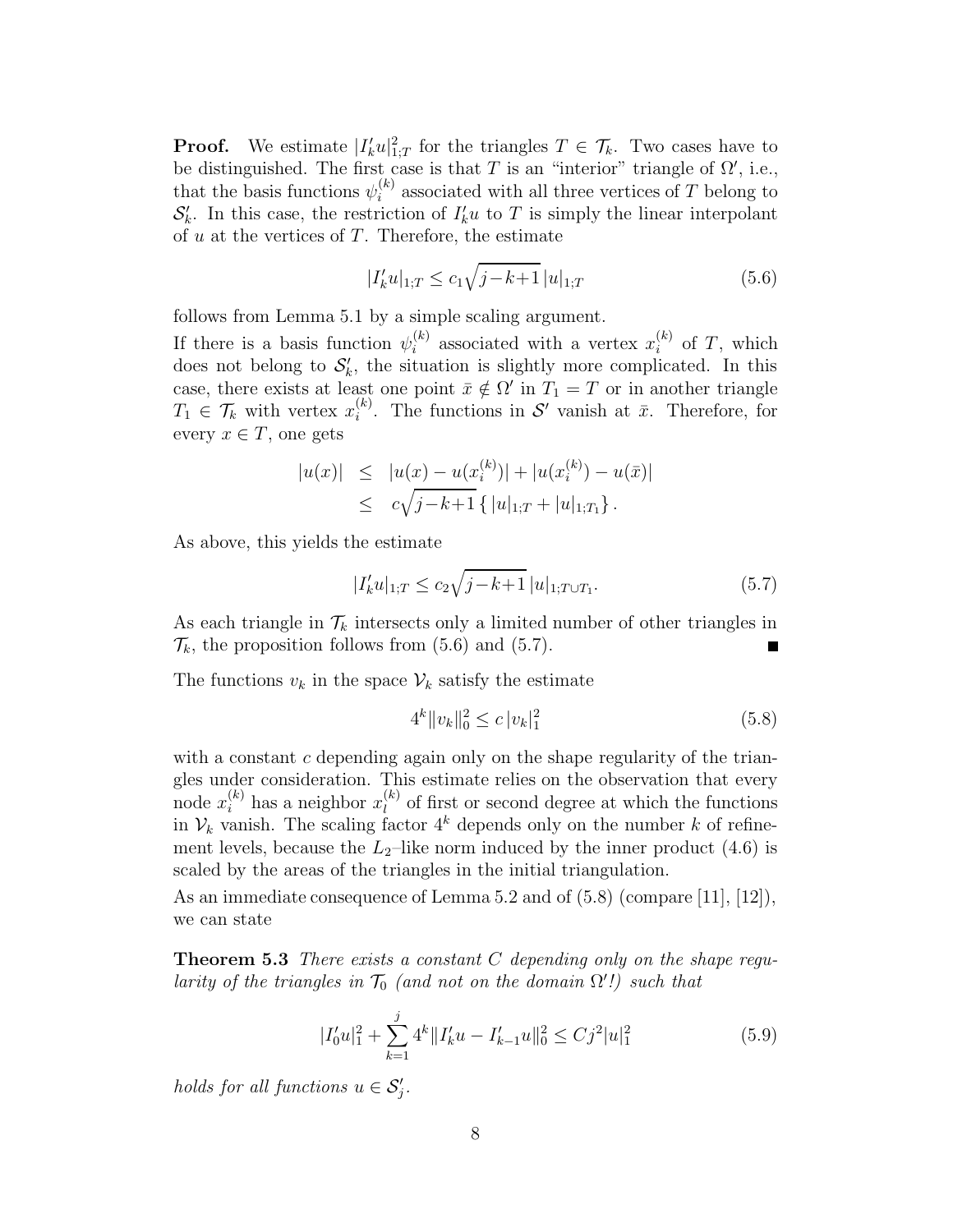Hence, the decomposition of  $\mathcal{S}'$  into  $\mathcal{S}'_0$  and the subspaces (5.3) is stable in the sense of (4.3) with a constant

$$
K_1 \sim j^2 \tag{5.10}
$$

growing only logarithmically with  $1/h \sim 2<sup>j</sup>$ . Therefore, for any choice

$$
\mathcal{V}_k \subseteq \mathcal{W}_k \subseteq \mathcal{S}'_k, \tag{5.11}
$$

one gets a nearly optimal multilevel method. The number of iteration steps, needed to reduce the error by a given factor, increases at most logarithmically, when the gridsize tends to zero. Classical multigrid methods correspond to the choice  $\mathcal{W}_k = \mathcal{S}'_k$ , whereas the other extreme  $\mathcal{W}_k = \mathcal{V}_k$  leads hierarchical basis type iterative methods. This considerably generalizes related results in [6].

Note that absolutely no regularity assumption concerning the boundary of the domain  $\Omega' \subseteq \Omega$  entered. Even unphysical boundary conditions at a single point, which have no continuous counterpart, are allowed. On the other hand, the construction works only for two space dimensions.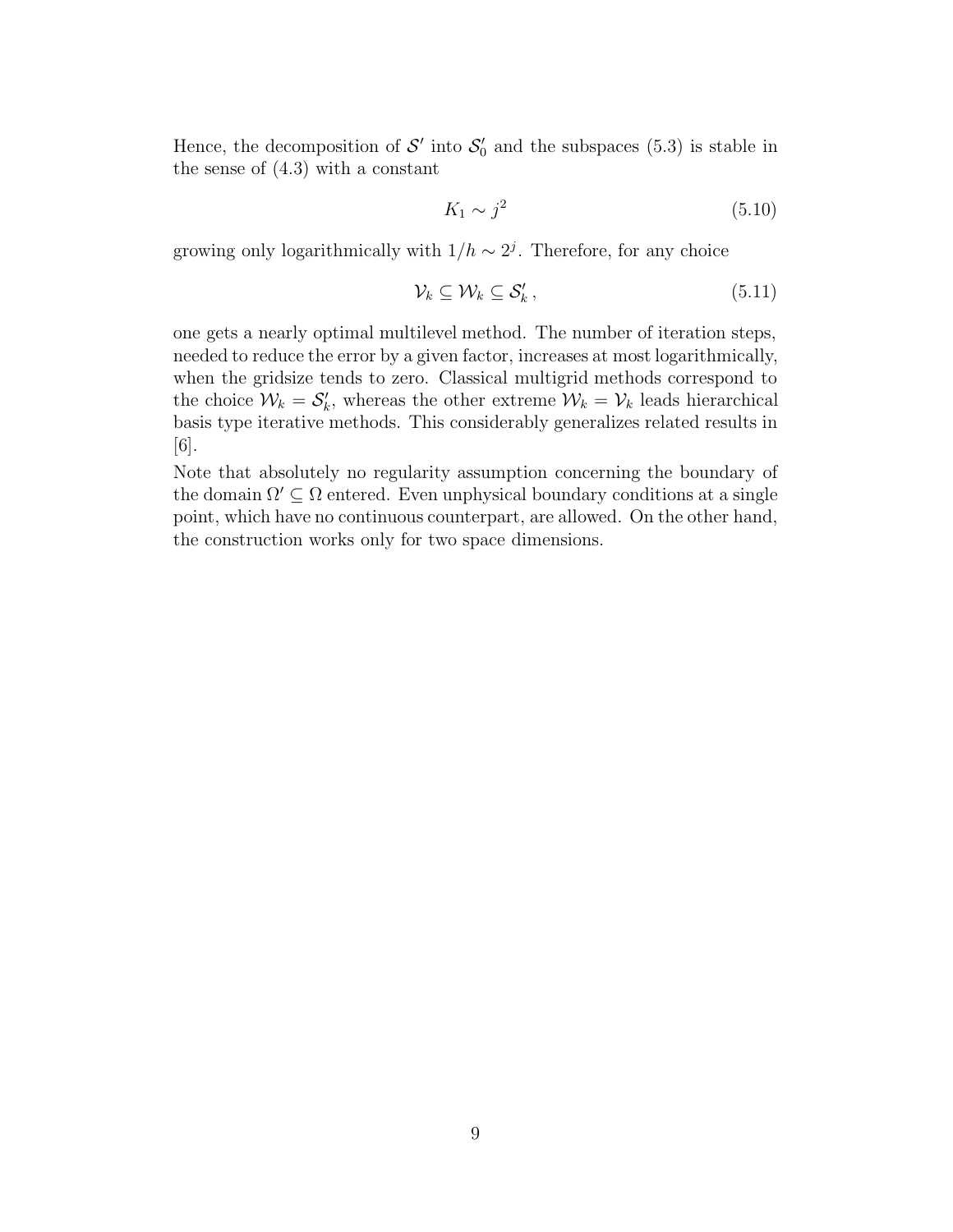#### Chapter<sub>6</sub>

## The Decomposition of the Solution Space by *L*<sub>2</sub>-like Projections

Assuming a certain regularity of  $\Omega'$ , one can also utilize the  $L_2$ -like decomposition

$$
u = Q'_0 u + \sum_{k=1}^{j} (Q'_k u - Q'_{k-1} u)
$$
\n(6.1)

of the functions  $u \in \mathcal{S}'_j$ , where the  $Q'_k : \mathcal{S}' \to \mathcal{S}'_k$  are the orthogonal projections with respect to the inner product (4.6). Recall that this decomposition played a crucial role in [4]. It turns out that the decomposition  $(6.1)$  of  $\mathcal{S}'_j$ into  $S_0'$  and the subspaces

$$
\mathcal{V}_k = \{ Q'_k u - Q'_{k-1} u \} \, | \, u \in \mathcal{S}' \}
$$
\n(6.2)

is stable, if  $\mathbb{R}^2 \setminus \Omega'$  is "rich enough". Different from the construction in the last section, this approach works also for three space dimensions.

For simplicity, let  $\mathcal{S}'_k$  be a subspace of  $H_0^1(\Omega) \subseteq H^1(\mathbb{R}^2)$ . We call  $T \in \mathcal{T}_k$  a boundary triangle of  $\Omega'$ , if at least one basis function  $\psi_i^{(k)}$ , associated with a vertex  $x_i^{(k)}$  of T, is not contained in  $S'_k$ . We make the following regularity assumption on  $\Omega'$ : For every boundary triangle, there exists a circle B such that every triangle in  $\mathcal{T}_k$  intersecting T is completely overlapped by B and such that the area of  $B$  can be estimated as

$$
\operatorname{meas} B \le c_1 \operatorname{meas} B \backslash \Omega', \tag{6.3}
$$

and the diameter of B as

$$
\text{diam}\,B \le c_2 \,\text{diam}\,T. \tag{6.4}
$$

The property (6.3) excludes that the complement of  $\Omega'$  consists of single points or lines. This was allowed in the last section. Nevertheless the condition is extremely weak. It covers domains which some people would call "fractal". Oswald [9] discusses a related condition for the solution of our problem.

For a given boundary triangle  $T \in \mathcal{T}_k$  and for the associated circle B, one can define the operator  $\Pi: L_2(B) \to L_2(B)$  by

$$
(\Pi u)(x) = \frac{1}{\text{meas}\,B\backslash\Omega'} \int_{B\backslash\Omega'} u(y) \,dy . \tag{6.5}
$$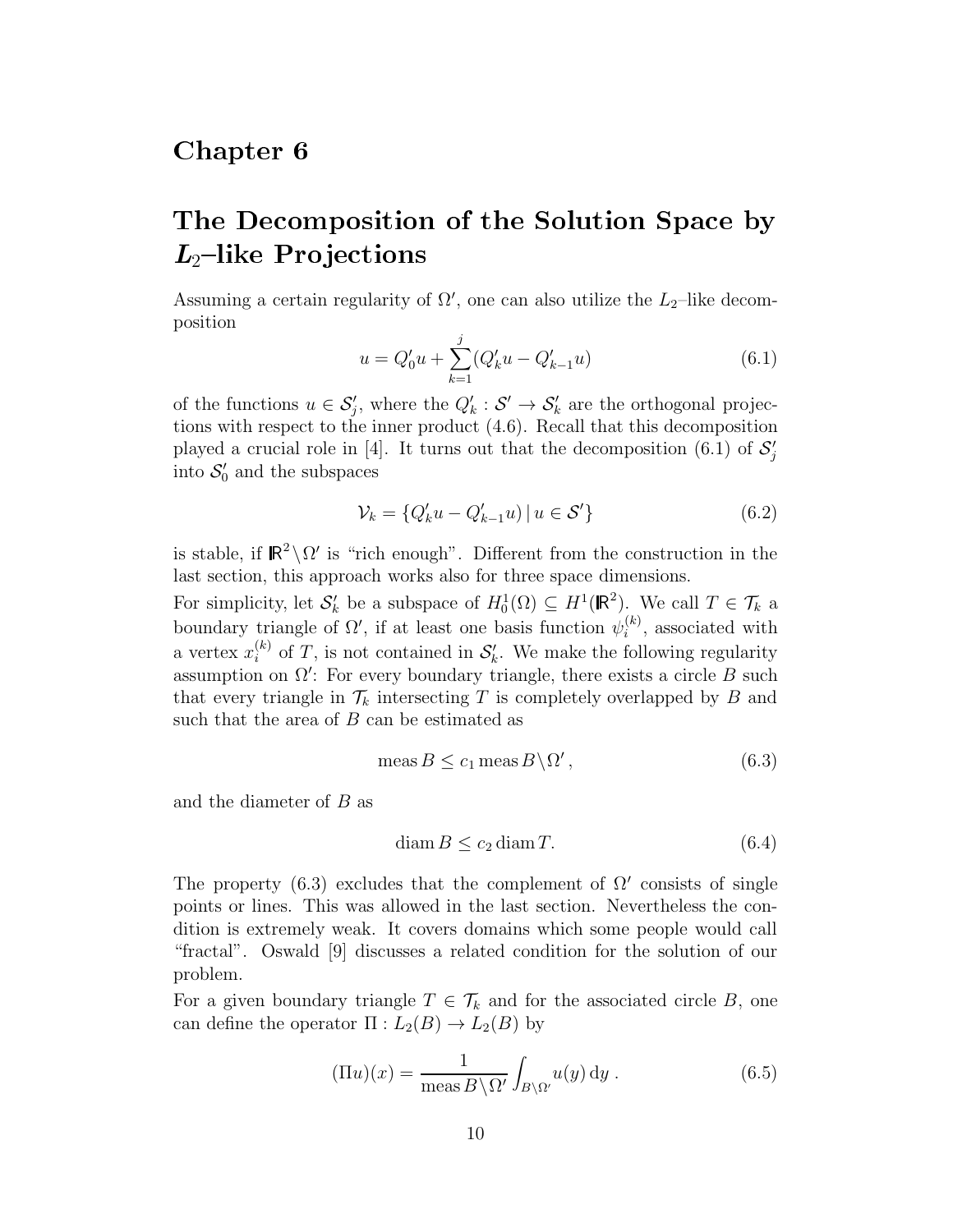It maps the functions in  $L_2(B)$  to constants. The square of the  $L_2$ –norm of this operator is

$$
\frac{\text{meas }B}{\text{meas }B\setminus\Omega'} \le c_1 \,. \tag{6.6}
$$

As Π reproduces constant functions, (6.6) yields

$$
||u - \Pi u||_{L_2(B)} \le (1 + \sqrt{c_1}) \inf_{\alpha \in \mathbb{R}} ||u - \alpha||_{L_2(B)}.
$$
 (6.7)

With help of the Poincaré–inequality for the circle B and with  $(6.4)$ , one obtains the error estimate

$$
||u - \Pi u||_{0,B} \le c 2^{-k} |u|_{1,B}, \quad u \in H^1(B), \tag{6.8}
$$

with respect to the weighted  $L_2$ –norm induced by the inner product (4.6) on the left hand side. Therefore, the functions  $u \in H^1(\mathbb{R}^2)$  vanishing on  $B \setminus \Omega'$ and in particular the functions in  $u \in \mathcal{S}'$  satisfy

$$
||u||_{0,B} \le c 2^{-k} |u|_{1,B}.
$$
\n(6.9)

The constant  $c$  in this estimate depends only on the constants  $c_1$  and  $c_2$  in  $(6.3)$  and  $(6.4)$ , respectively and on the shape regularity of  $\mathcal{T}_0$ .

Next, we introduce the  $L_2$ -bounded quasi-interpolants  $M'_k: \mathcal{S}' \to \mathcal{S}'_k$  by

$$
M'_{k}u = \sum_{\psi_{i}^{(k)} \in \mathcal{S}'_{k}} \frac{(u, \psi_{i}^{(k)})}{(1, \psi_{i}^{(k)})} \psi_{i}^{(k)}.
$$
\n(6.10)

Then, utilizing  $(6.9)$  and the Poincaré–inequality, one can show the error estimate

$$
||u - M'_k u||_0 \leq \hat{c} \, 2^{-k} |u|_1. \tag{6.11}
$$

The proof relies essentially on the fact that the operators  $M'_k$  reproduce functions on a triangle  $T \in \mathcal{T}_k$ , which are constant in a neighborhood of T. Details on this technique can be found in [12].

The estimate (6.11) implies the error estimate

$$
||u - Q'_k u||_0 \le \hat{c} \, 2^{-k} |u|_1 \tag{6.12}
$$

for the orthogonal projections  $Q'_k : \mathcal{S}' \to \mathcal{S}'_k$ . Using in addition that

$$
|u - Q_0'u|_1^2 \le \widetilde{K}_1 \sum_{k=1}^j 4^k \|Q_k'u - Q_{k-1}'u\|_0^2
$$
\n(6.13)

holds for  $u \in \mathcal{S}'$  (this is a consequence of (4.8)), one finally obtains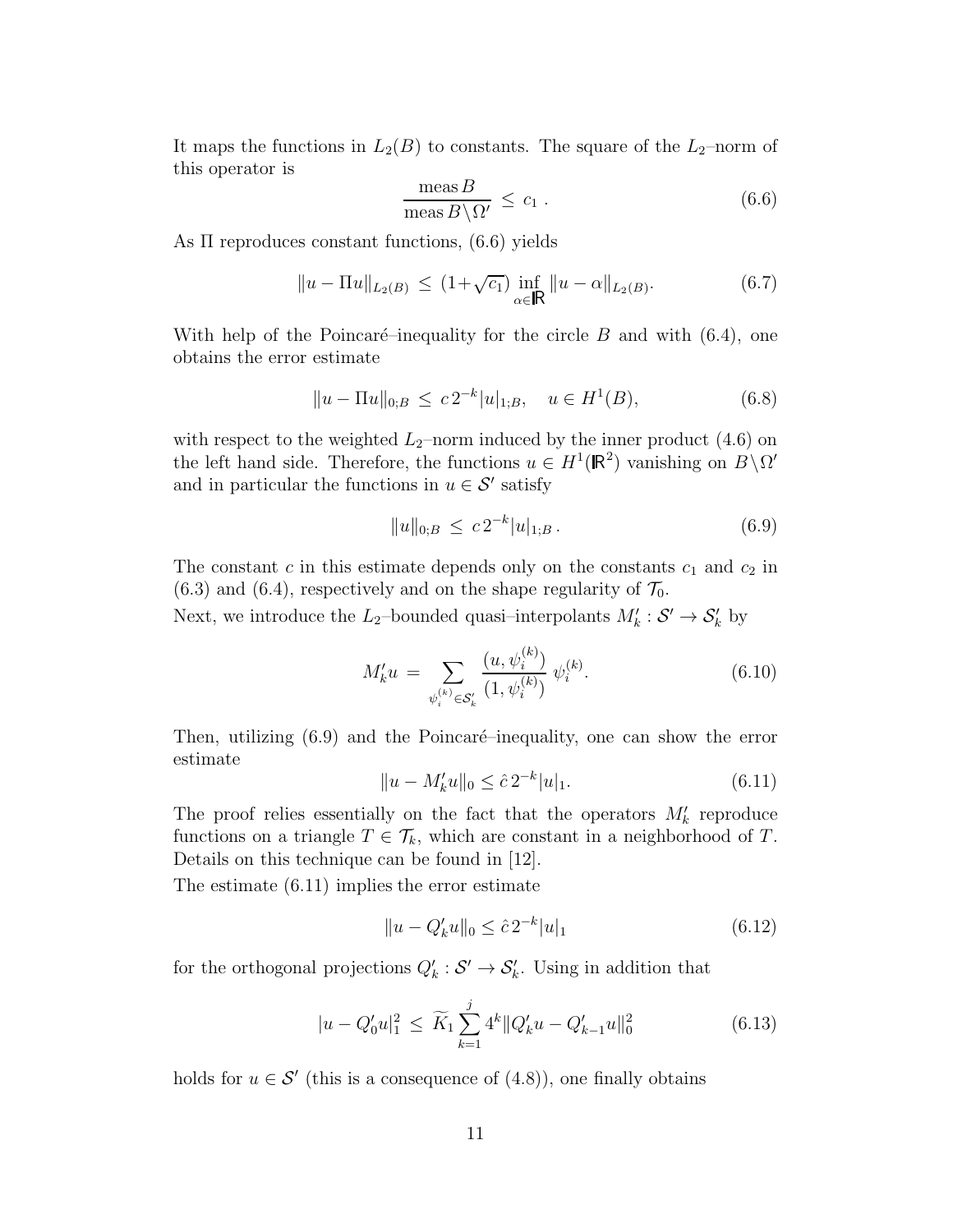**Theorem 6.1** *Provided that the subregion*  $\Omega'$  *has the properties described at the beginning of this section, there exists a constant* C *such that*

$$
|Q_0'u|_1^2 + \sum_{k=1}^j 4^k ||Q_k'u - Q_{k-1}'u||_0^2 \le Cj ||u|_1^2
$$
 (6.14)

*holds for all functions*  $u \in S'$ .

We remark that the optimality of the decomposition (6.1) can be shown in a similar way; see [9]. Trying to keep the conditions on the boundary of  $\Omega'$ as weak (and simple) as possible, we did not attempt to prove such a result here.

Based on Theorem 6.1, one obtains nearly optimal subspace correction methods for  $W_k = S'_k$ ; again the number of iteration steps needed to reduce the error by a given factor grows only at most logarithmically, when the gridsize decreases.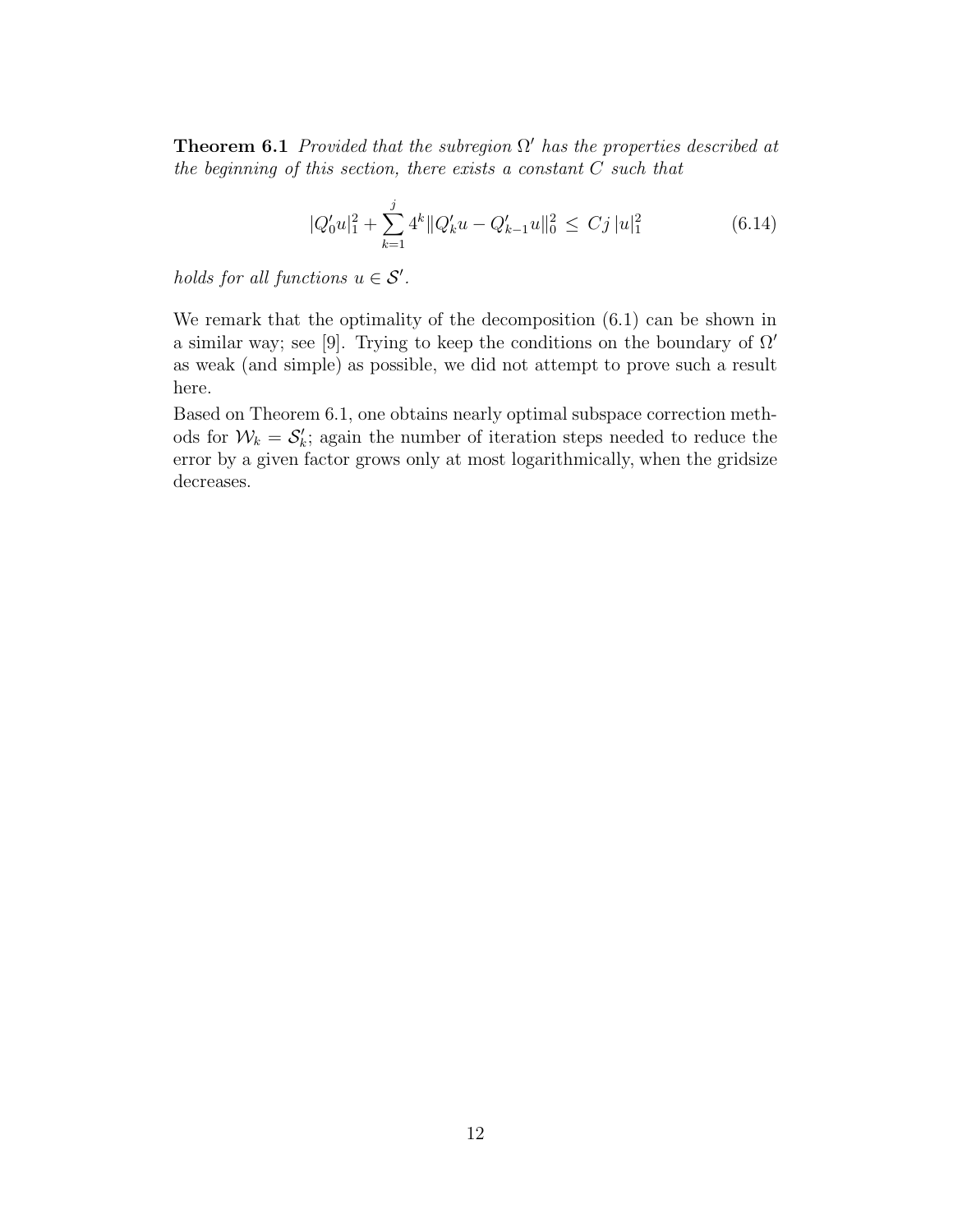#### Numerical Experiences and Final Remarks

As a first illustrating example, we consider the unit square  $\Omega = (0, 1) \times (0, 1)$ with the initial triangulation  $\mathcal{T}_0$  depicted in Figure 7.1 and with final triangulations  $\mathcal{T}_j$  obtained by a successive uniform refinement of  $\mathcal{T}_0$  as described in Section 2. The bilinear form  $a(u, v)$  of Section 2 is the Dirichlet–integral, leading to a boundary value problem for the Laplace equation. The right– hand side  $f^*(v)$  is given by the integral of v over  $\Omega$ .



Figure 7.1: Initial triangulation

We compared the convergence rates of a classical multigrid method (the multiplicative subspace correction method corresponding to  $\mathcal{W}_k = \mathcal{S}'_k$  and the symmetric Gauss–Seidel–method as approximate solver  $B_k^{-1}$ ) for  $\Omega'_1 = \Omega$  with the rates obtained for  $\Omega'_2 = (0, 1-2^{-(j+2)}) \times (0, 1)$  as the other extreme. The observed convergence rates are shown in Table 7.1.

| $\parallel$ j=2   j=3   j=4   j=5   j=6   j=7                                                                                                      |  |  |  |
|----------------------------------------------------------------------------------------------------------------------------------------------------|--|--|--|
| $\left  \Omega'_1 \right  \left  0.28 \right  \left  0.30 \right  \left  0.31 \right  \left  0.32 \right  \left  0.33 \right  \left  0.33 \right $ |  |  |  |
| $\left  \Omega_{2} \right $ 0.49 $\left  0.58 \right $ 0.65 0.71 0.75 0.78                                                                         |  |  |  |

Table 7.1: Convergence rates for the first example

The convergence rates for the two domains differ considerably, a fact which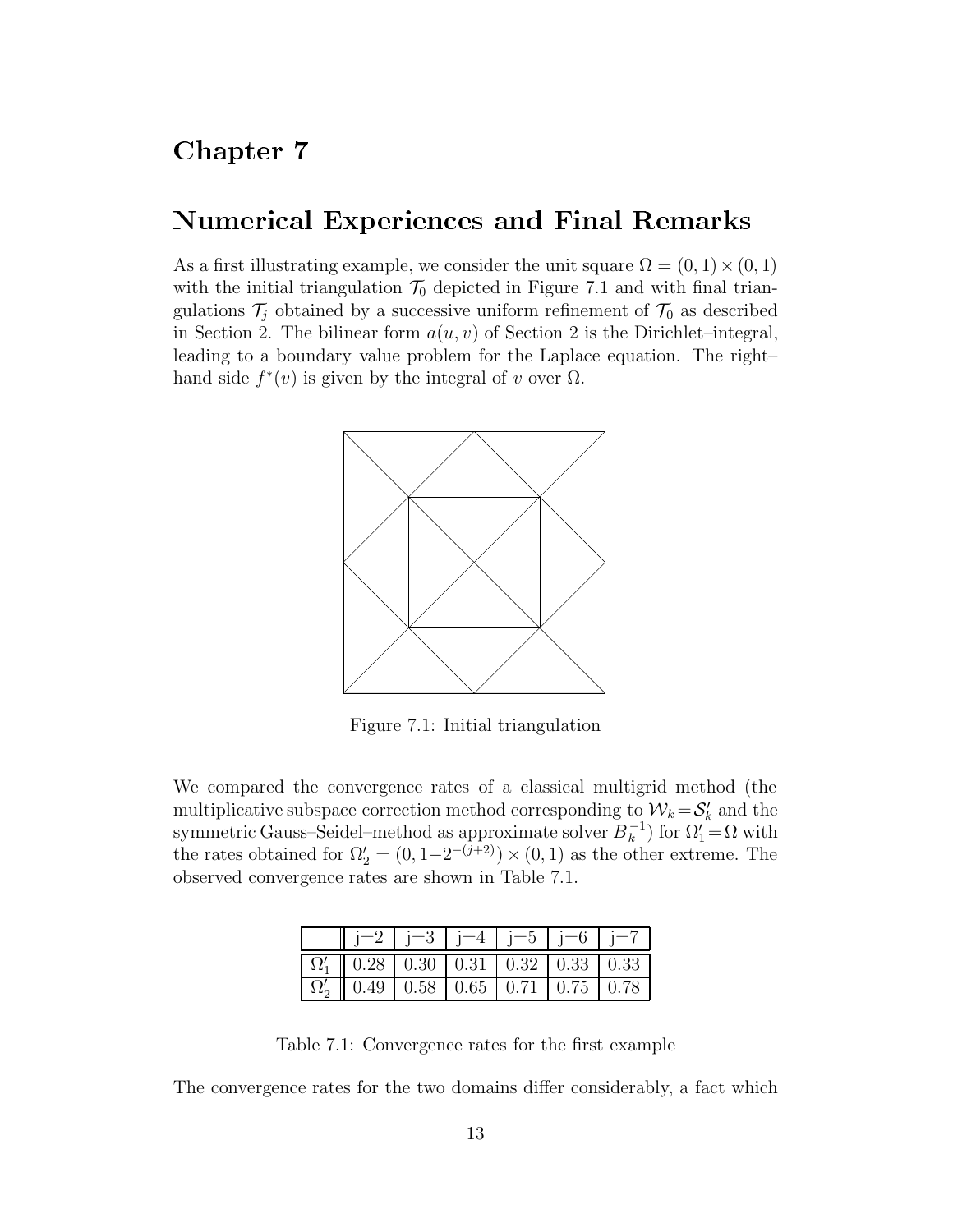can be easily explained. Of course, the unit square  $\Omega'_1$  gives an optimal performance, whereas, for  $\Omega_2'$ , the supports of the functions in  $\mathcal{S}'_k$  overlap only the rectangle  $(0, 1-2^{-(k+2)}) \times (0, 1)$  so that  $\Omega'_2 = (0, 1-2^{-(j+2)}) \times (0, 1)$ is not exhausted very well. The convergence rates for  $\Omega'_2$  are typical for the convergence rates that we observed for many other domains with critical boundaries.

One possibility to improve the convergence rate is to use enlarged correction spaces  $\mathcal{W}_k = \mathcal{S}_k^{\vee}$ , as obtained from the extension of  $\mathcal{S}'_k$  by truncated basis functions of  $\mathcal{S}_k$  (c.f. [7], [8]). In this way, one reaches nearly the same convergence rates as for regular problems. For the domain  $\Omega'_2$  above, the convergence rates are asymptotically equal to the rates for  $\Omega'_1 = \Omega$ .

As a second example, we consider the Laplacian on a subdomain  $\Omega'$  of the unit square  $\Omega$  with "fractal" boundary. Starting with  $\Omega'_{0} = \Omega$ , the domain  $\Omega'$  is approximated by a sequence of domains  $\Omega'_{j}$ , which are triangulated by subsets  $\mathcal{T}'_j \subset \mathcal{T}_j$ . The boundaries of  $\Omega'_4$  and  $\Omega'_5$  are shown in Figure 7.2. We solved the boundary value problem on these domains. The convergence rates of the multiplicative methods with  $W_k = S'_k$  and with extended spaces  $\mathcal{W}_k = \mathcal{S}_k^{\vee}$  are given in Table 7.2.



Figure 7.2: Approximate boundaries of the fractal domain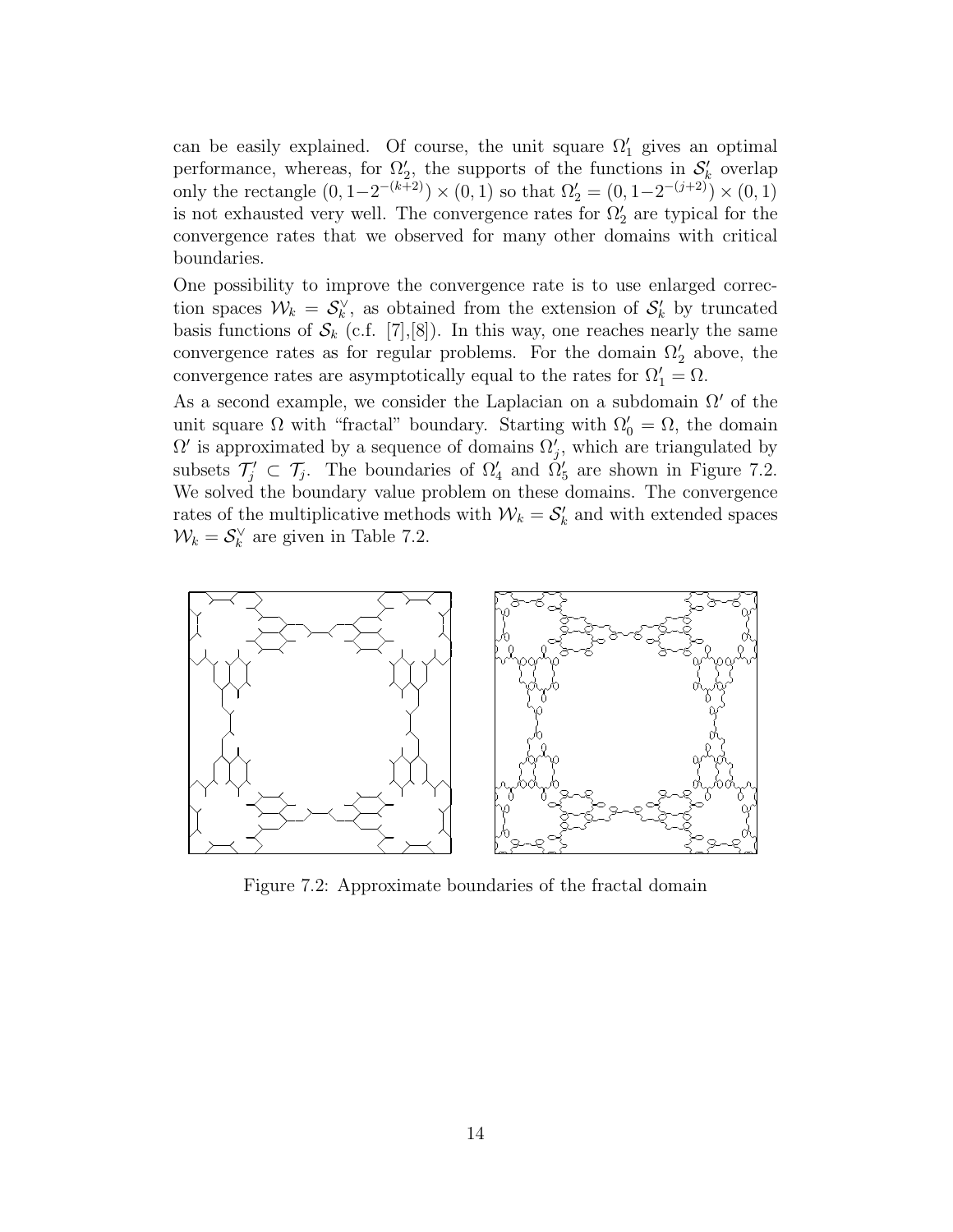Difficulties in the analysis of the modified versions do not arise from the stability estimate (4.3), because one can use the same subspaces  $\mathcal{V}_k \subseteq \mathcal{S}'_k \subseteq$  $\mathcal{S}_k^{\vee}$  as before, but from the estimates  $(4.7)$ ,  $(4.8)$ . The optimal estimate (4.8) does not transfer automatically from the full spaces  $S_k$  to the spaces  $\mathcal{W}_k = \mathcal{S}_k^{\vee}$  as in the case of correction spaces  $\mathcal{W}_k \subseteq \mathcal{S}_k$ . However, a very crude argument, using only the triangle inequality, shows that (4.7) still holds with a constant  $K_2 \sim j$ . Hence, these problems can be easily remedied at the cost of an additional power of  $j$ .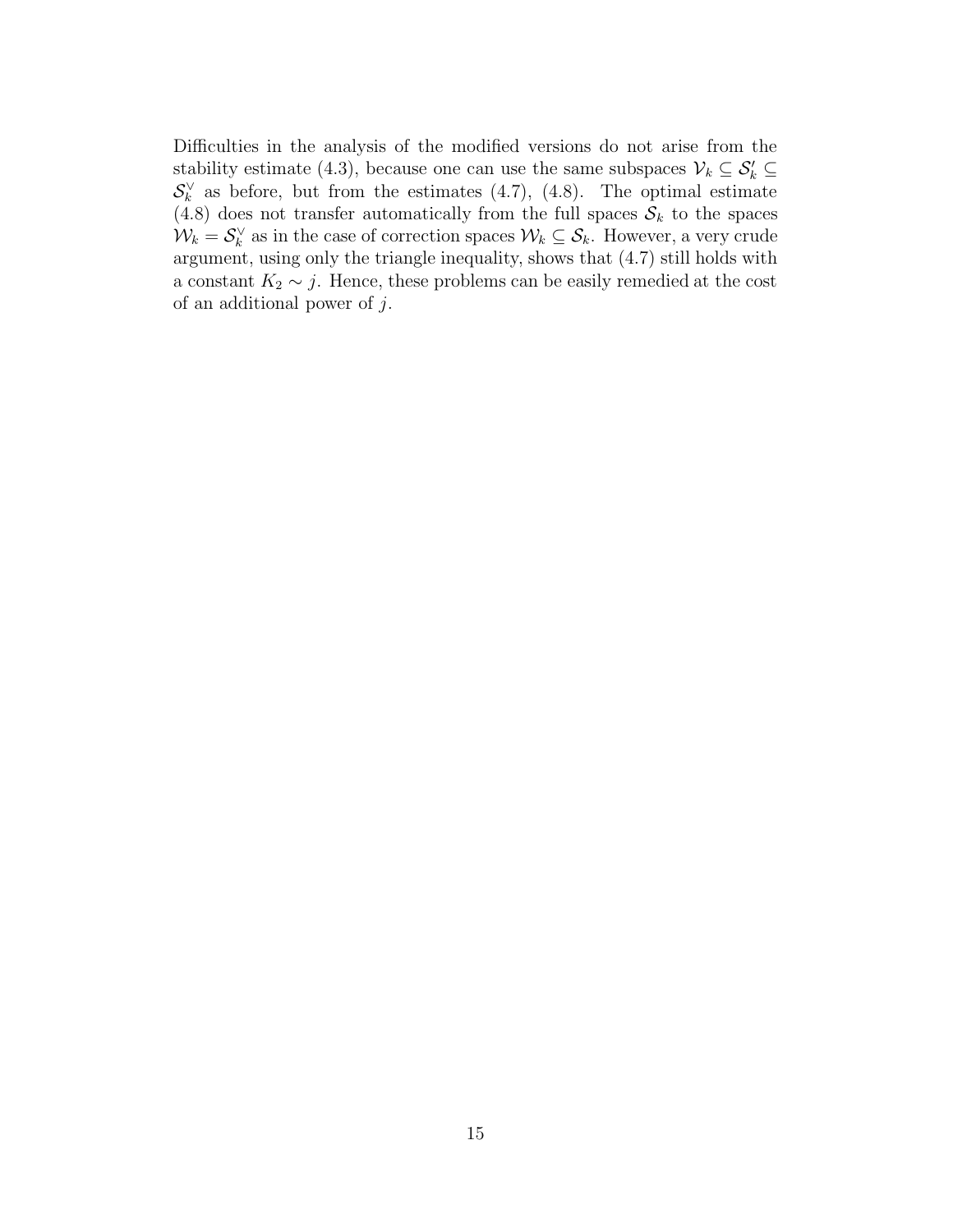| j=2   j=3   j=4   j=5   j=6   j=7                                                       |  |  |  |
|-----------------------------------------------------------------------------------------|--|--|--|
| $\mid S'_{k} \parallel 0.30 \mid 0.61 \mid 0.58 \mid 0.68 \mid 0.65 \mid 0.71$          |  |  |  |
| $\mid S_k^{\vee} \parallel 0.28 \mid 0.30 \mid 0.32 \mid 0.32 \mid 0.33 \mid 0.34 \mid$ |  |  |  |

Table 7.2: Convergence rates for the second example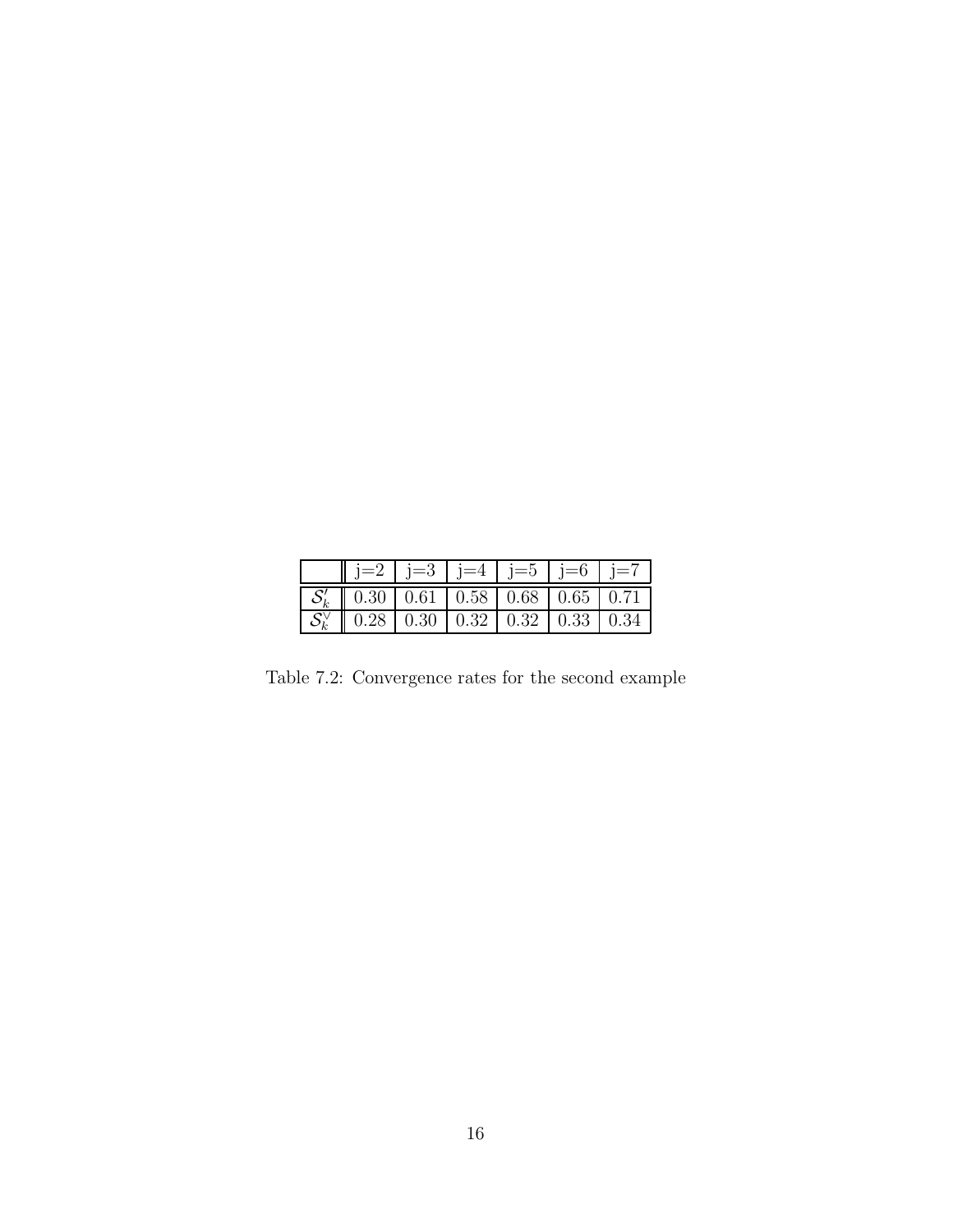### Bibliography

- [1] Bornemann, F.A., Yserentant, H., *A basic norm equivalence for the theory of multilevel methods*, Numer. Math. **64** (1993), 445–476.
- [2] Bramble, J.H., Pasciak, J.E., Wang, J., Xu, J., *Convergence estimates for product iterative methods with application to domain decomposition*, Math. Comp. **57** (1991), 1–21.
- [3] Bramble, J.H., Pasciak, J.E., Wang, J., Xu, J., *Convergence estimates for multigrid algorithms without regularity assumptions*, Math. Comp. **57** (1991), 23–45.
- [4] Bramble, J.H., Pasciak, J.E., Xu, J., *Parallel multilevel preconditioners*, Math. Comp. **55** (1990), 1–22.
- [5] Erdmann,B., Hoppe, R.H.W., Kornhuber, R., *Adaptive multilevel– methods for obstacle problems in three space dimensions*, Preprint SC 93–8, Konrad–Zuse–Zentrum Berlin (1993)
- [6] Hoppe, R.H.W., Kornhuber, R., *Adaptive multilevel–methods for obstacle problems*, to appear in SIAM J. Numer. Anal. 1994.
- [7] Kornhuber, R., *Monotone multigrid methods for elliptic variational inequalities I*, Preprint SC 93–18, Konrad–Zuse–Zentrum Berlin (1993)
- [8] Kornhuber, R., *Monotone multigrid methods for elliptic variational inequalities II*, Preprint SC 93–19, Konrad–Zuse–Zentrum Berlin (1993)
- [9] Oswald, P., *Stable subspace splittings for Sobolev spaces and their applications*, Forschungsergebnisse der Friedrich–Schiller–Universität Jena Math/93/7, Jena, 1993.
- [10] Xu, J., *Iterative methods by space decomposition and subspace correction*, SIAM Review **34** (1992), 581–613.
- [11] Yserentant, H., *On the multi–level splitting of finite element spaces*, Numer. Math. **49** (1986), 379–412.
- [12] Yserentant, H., *Two preconditioners based on the multi–level splitting of finite element spaces*, Numer. Math. **58** (1990), 163–184.
- [13] Yserentant, H., *Hierarchical bases*, In: ICIAM 91 (O'Malley, R.E., ed.), SIAM, Philadelphia, 1992, p. 256–276.